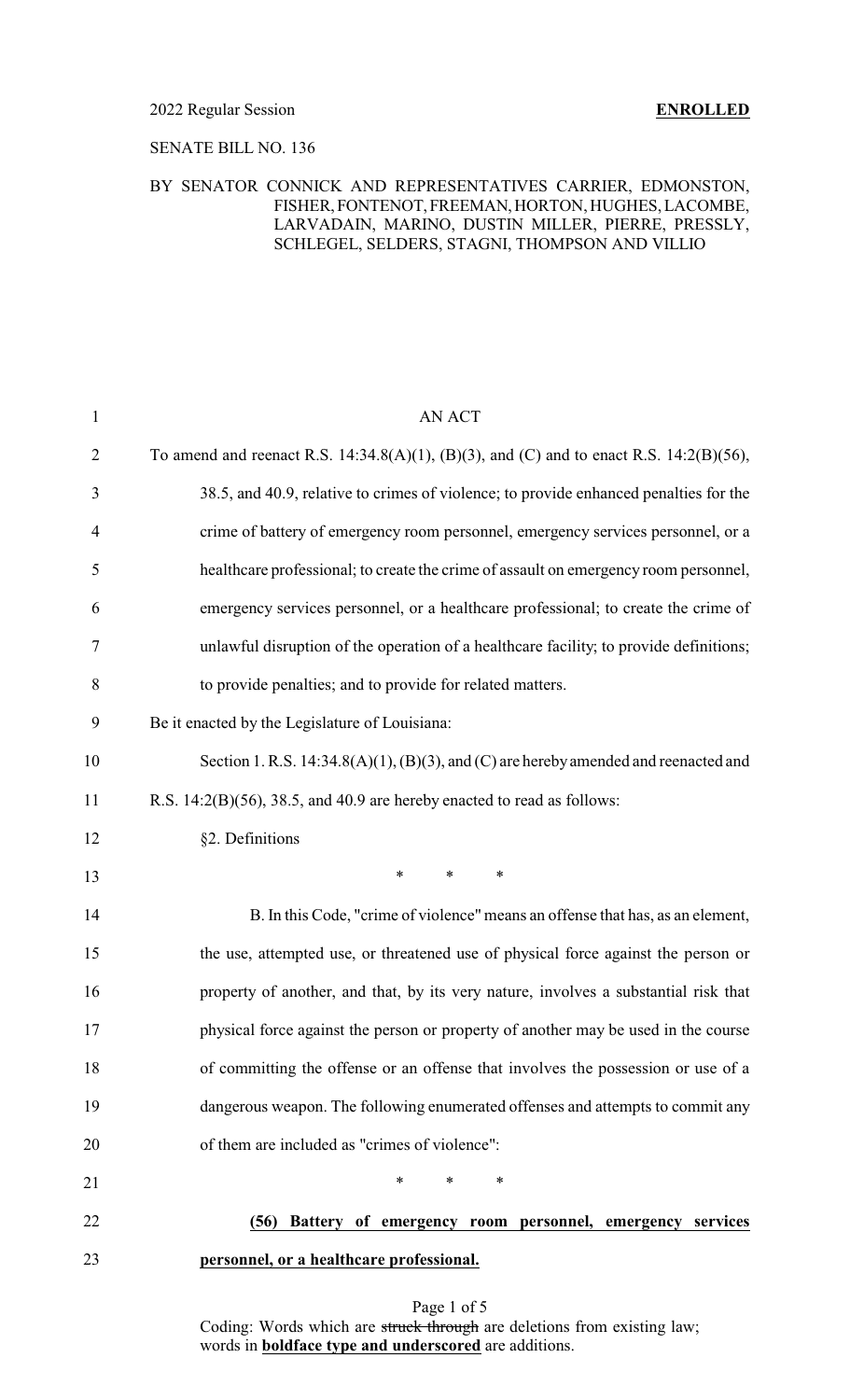| $\mathbf{1}$   | $\ast$<br>*<br>∗                                                                         |
|----------------|------------------------------------------------------------------------------------------|
| $\overline{2}$ | §34.8. Battery of emergency room personnel, emergency services personnel, or a           |
| 3              | healthcare professional                                                                  |
| 4              | A.(1) Battery of emergency room personnel, emergency services personnel,                 |
| 5              | or a healthcare professional is battery committed without the consent of the victim      |
| 6              | when the offender has reasonable grounds to believe that the victim is emergency         |
| 7              | room personnel, emergency services personnel, or a healthcare professional acting        |
| 8              | in the performance of his employment duties.                                             |
| 9              | $\ast$<br>*<br>∗                                                                         |
| 10             | B. For purposes of this Section:                                                         |
| 11             | $\ast$<br>*<br>$\ast$                                                                    |
| 12             | (3) "Healthcare professional" means a person licensed or certified by this               |
| 13             | state to provide healthcare or professional services as a physician, physician           |
| 14             | assistant, dentist, registered or licensed practical nurse or certified nurse assistant, |
| 15             | advanced practice registered nurse, certified emergency medical technician,              |
| 16             | paramedic, certified registered nurse anesthetist, nurse practitioner, respiratory       |
| 17             | therapist, clinical nurse specialist, pharmacist, optometrist, podiatrist, chiropractor, |
| 18             | physical therapist, occupational therapist, licensed radiologic technologist, licensed   |
| 19             | clinical laboratory scientist, licensed professional counselor, certified social worker, |
| 20             | psychologist, patient transporter, dietary worker, patient<br>access<br>or               |
| 21             | representative, security personnel, patient relations advocate, or any other             |
| 22             | person who otherwise assists in or supports the performance of healthcare                |
| 23             | services.                                                                                |
| 24             | $C(1)(a)$ Whoever commits the crime of battery of emergency room                         |
| 25             | personnel, emergency services personnel, or a healthcare professional shall be fined     |
| 26             | not more than one thousand dollars and imprisoned for not less than fifteen days nor     |
| 27             | more than six months. At least forty-eight hours of the sentence imposed shall be        |
| 28             | without benefit of suspension of sentence.                                               |
| 29             | (b) Whoever commits a second or subsequent offense of battery of                         |
| 30             | emergency room personnel, emergency services personnel, or a healthcare                  |

Page 2 of 5

Coding: Words which are struck through are deletions from existing law; words in **boldface type and underscored** are additions.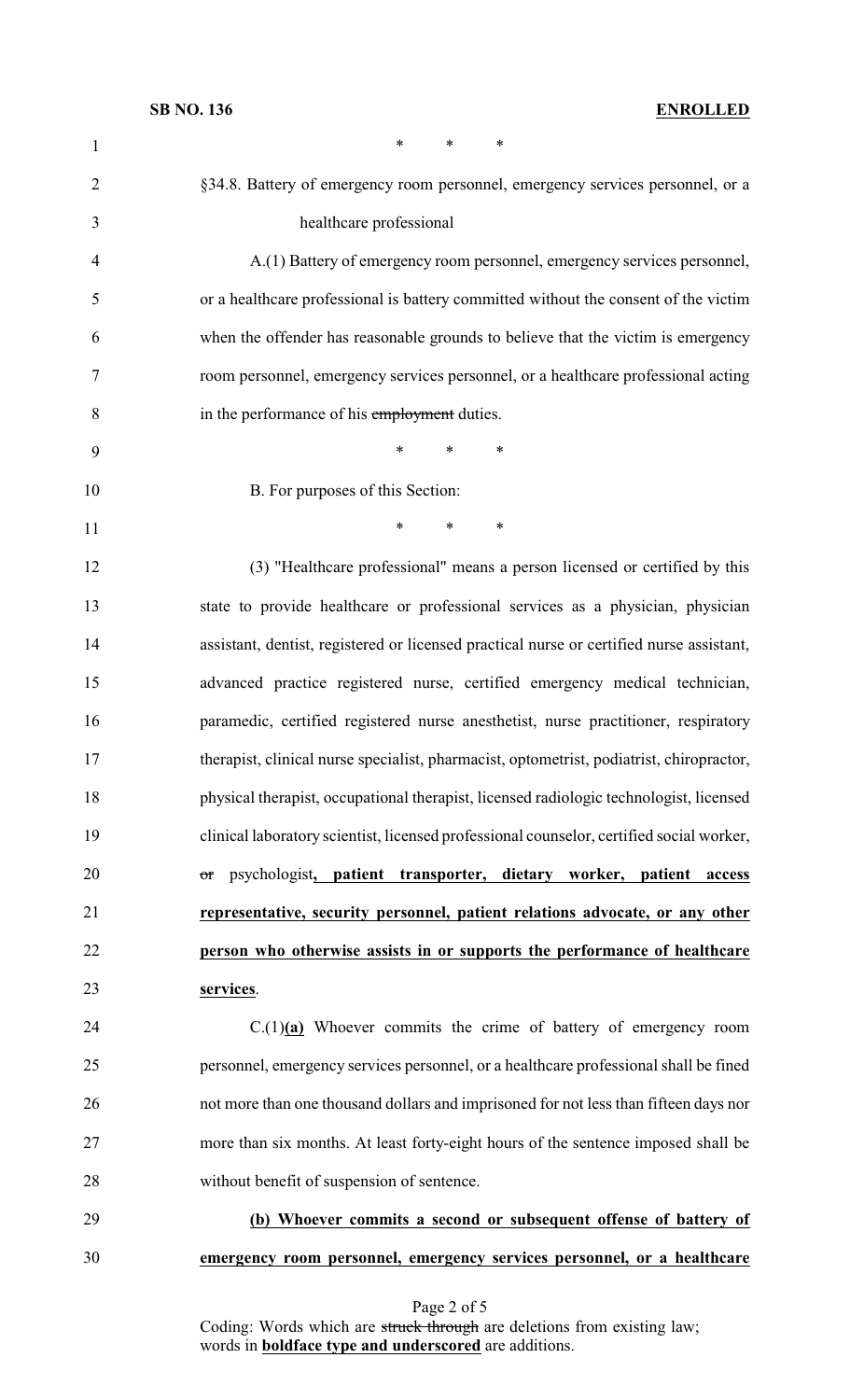## **SB NO. 136 ENROLLED**

| $\mathbf{1}$   | professional shall be fined not more than one thousand dollars and imprisoned,        |
|----------------|---------------------------------------------------------------------------------------|
| $\overline{2}$ | with or without hard labor, for not less than one year nor more than three            |
| 3              | years. At least forty-five days of the sentence imposed shall be served without       |
| 4              | benefit of parole, probation, or suspension of sentence.                              |
| 5              | $(2)(a)$ If the battery produces an injury that requires medical attention, the       |
| 6              | offender shall be fined not more than five thousand dollars and imprisoned with or    |
| 7              | without hard labor for not less than one year nor more than five years. At least five |
| 8              | sixty days of the sentence imposed shall be served without benefit of parole,         |
| 9              | probation, or suspension of sentence.                                                 |
| 10             | (b) If the battery produces an injury that requires medical attention, and            |
| 11             | the offense is a second or subsequent offense, the offender shall be fined not        |
| 12             | more than ten thousand dollars, and shall be imprisoned with or without hard          |
| 13             | labor, for not less than two nor more than five years. At least ninety days of the    |
| 14             | sentence imposed shall be served without benefit of parole, probation, or             |
| 15             | suspension of sentence.                                                               |
| 16             | $\ast$<br>*<br>∗                                                                      |
| 17             | §38.5. Assault on emergency room personnel, emergency services personnel, or          |
| 18             | a healthcare professional                                                             |
| 19             | A.(1) Assault on emergency room personnel, emergency services                         |
| 20             | personnel, or a healthcare professional is an assault committed when the              |
| 21             | offender has reasonable grounds to believe the victim is an emergency room            |
| 22             | personnel, emergency services personnel, or a healthcare professional acting in       |
| 23             | the performance of his duties.                                                        |
| 24             | (2) For purposes of this Section:                                                     |
| 25             | (a) "Assault" shall have the same definition as in R.S. 14:36 but shall               |
| 26             | additionally include making statements threatening physical harm to an                |
| 27             | emergency room personnel, emergency services personnel, or a healthcare               |
| 28             | professional.                                                                         |
| 29             | (b) "Emergency room personnel" shall have the same definitions as in                  |
| 30             | R.S. 14:34.8.                                                                         |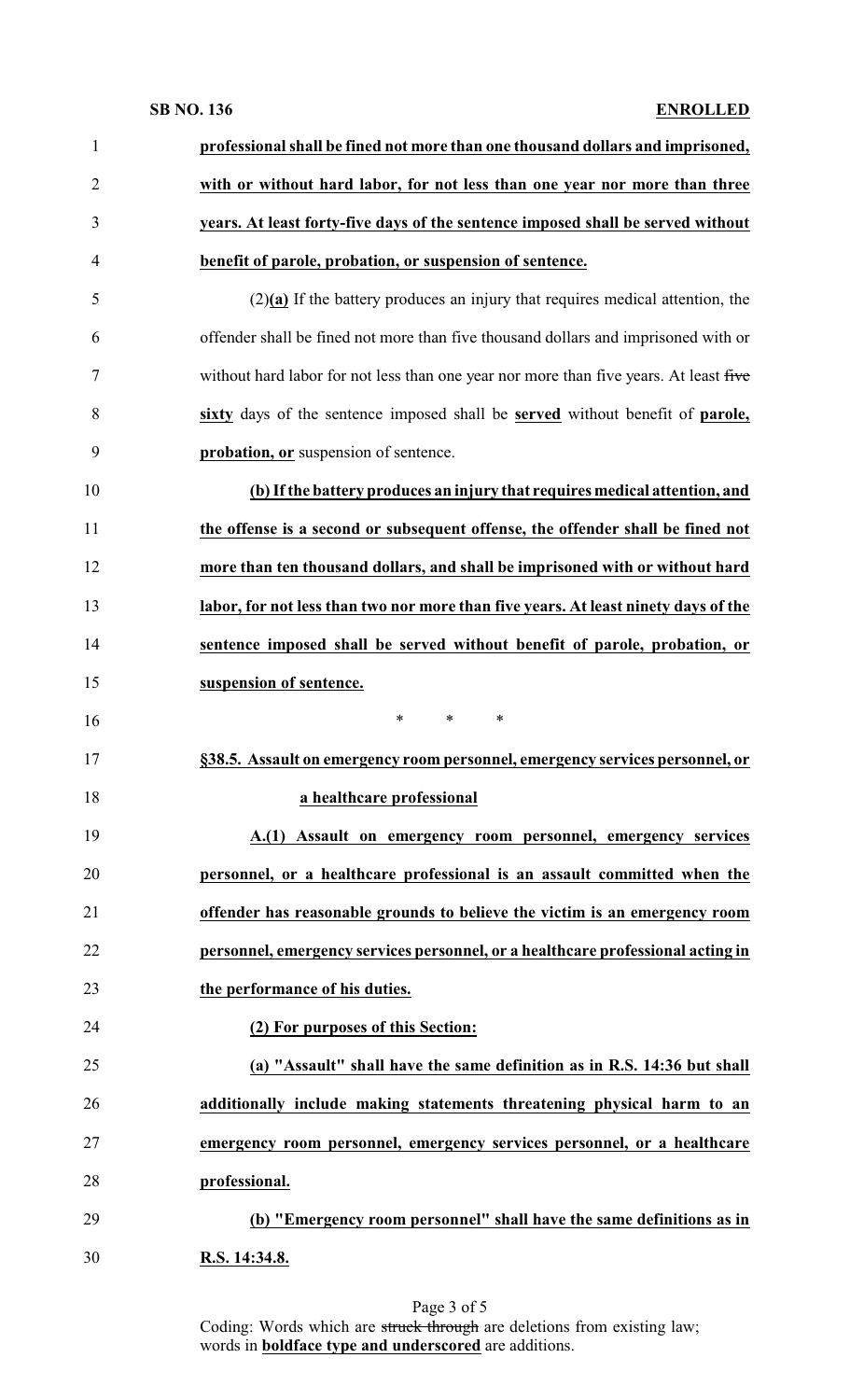| $\mathbf{1}$   | (c) "Emergency services personnel" shall have the same definitions as in          |
|----------------|-----------------------------------------------------------------------------------|
| $\overline{2}$ | R.S. 14:34.8.                                                                     |
| 3              | (d) "Healthcare professional" shall have the same definitions as in R.S.          |
| 4              | 14:34.8.                                                                          |
| 5              | B. Whoever commits the crime of assault on emergency room personnel,              |
| 6              | emergency services personnel, or a healthcare professional shall be fined not     |
| 7              | more than one thousand dollars or imprisoned for not less than thirty days nor    |
| 8              | more than one hundred eighty days, or both.                                       |
| 9              | ∗<br>$\ast$<br>∗                                                                  |
| 10             | §40.9. Unlawful disruption of the operation of a healthcare facility              |
| 11             | A. Unlawful disruption of the operation of a healthcare facility is the           |
| 12             | intentional communication of information that the commission of a crime of        |
| 13             | violence is imminent or in progress, or that a circumstance dangerous to human    |
| 14             | life exists or is about to exist, when committed under any one or more of the     |
| 15             | following circumstances:                                                          |
| 16             | (1) When the offender's actions cause emergency room personnel,                   |
| 17             | emergency services personnel, or healthcare professionals at a healthcare         |
| 18             | facility to be in sustained fear for their safety and a reasonable person would   |
| 19             | have known that his actions could cause sustained fear.                           |
| 20             | (2) When the offender's actions cause the evacuation of a healthcare              |
| 21             | facility and a reasonable person would have known that his actions could cause    |
| 22             | an evacuation.                                                                    |
| 23             | (3) When the offender's actions cause any other serious disruption to the         |
| 24             | operation of a healthcare facility and a reasonable person would have known       |
| 25             | that such actions could cause serious disruption to the operation of a healthcare |
| 26             | facility.                                                                         |
| 27             | <b>B.</b> For purposes of this Section:                                           |
| 28             | "Healthcare facility" means any hospital, outpatient clinic,<br>(1)               |
| 29             | ambulatory surgical center, or other setting where healthcare services are        |
| 30             | provided.                                                                         |